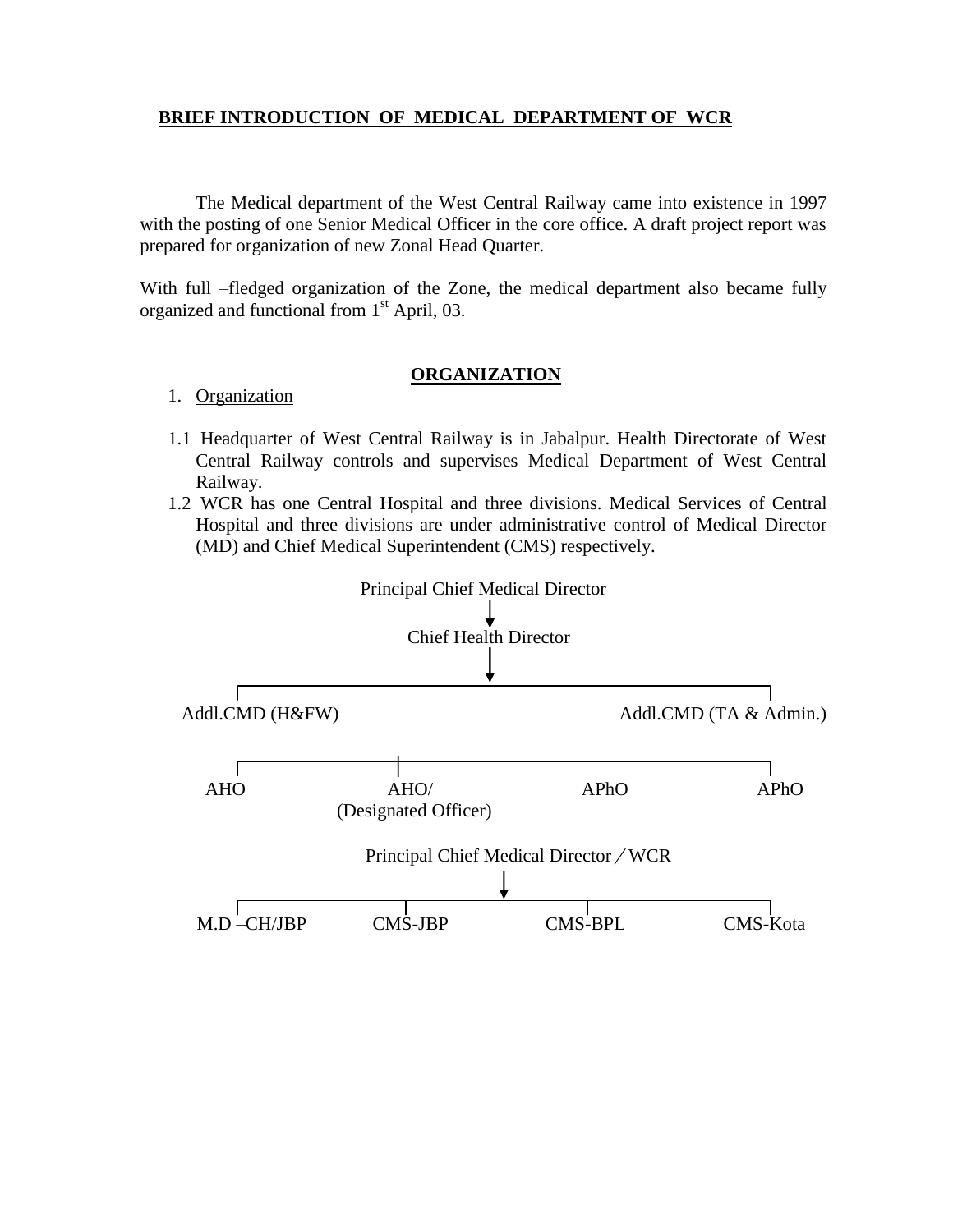# **DIRECTORY OF OFFICERS AND EMPLOYEES**

| <b>Designation</b>               | <b>Name</b>                  | <b>Telephone</b> |         |         |                      |  |
|----------------------------------|------------------------------|------------------|---------|---------|----------------------|--|
| <b>OFFICERS</b>                  |                              | Rly.             | P&T     | Fax No. | $E$ – mail address   |  |
| <b>PCMD</b>                      | Dr. H.K. Shrivastava         | 52000            | 2677090 | 2677090 | medicalwcr@yahoo.com |  |
| <b>CHD</b>                       | Vacant                       | 52002            |         |         |                      |  |
| Addl. CMD<br>(H & FW)            | Dr. A. Garg                  | 52006            |         |         |                      |  |
| Addl.CMD<br>(T.A)                | Dr. Seema Mehra              | 52007            |         |         |                      |  |
| AHO/HQ                           | Sh. J.P. Sharma              | 52041            |         |         |                      |  |
| APhO/HQ                          | Sh. P.R. Patil               | 52042            |         |         |                      |  |
| APhO/HQ<br>(Non Gaz)             | Sh.Rajendra Rathee           | 52043            |         |         |                      |  |
|                                  | <b>EMPLOYEES</b>             |                  |         |         |                      |  |
| PS to PCMD                       | Sh.Narendra Gadpal           | 52044<br>52997   |         |         |                      |  |
| <b>CHI</b>                       | Sh. R.K. Kaushal             |                  |         |         |                      |  |
| Ch.OS                            | Sh. R.K.Burman               | 52053            |         |         |                      |  |
| Ch.OS                            | Sh. Ramkesh Athiya           |                  |         |         |                      |  |
| Ch. Pharmacist                   | Sh. R. Rathee                | 52052            |         |         |                      |  |
| PS-II to ACMD                    | Sh. Pappu Kumar              | 52044            |         |         |                      |  |
| Steno-I                          | Sh. Uday Kumar               |                  |         |         |                      |  |
| O.S                              | Sh. Utpal Bagchi             |                  |         |         |                      |  |
| O.S                              | Sh. Rupesh Singh             |                  |         |         |                      |  |
| O.S                              | Sh. Manoj Kumar              |                  |         |         |                      |  |
| O.S                              | Sh. Manish Jharia            |                  |         |         |                      |  |
| Sr.Pharmacist                    | Sh. Mahendra Singh<br>Rajput | 52052            |         |         |                      |  |
| Sh. Tarun Batra<br>Sr.Pharmacist |                              |                  |         |         |                      |  |
| Jr. Clerk                        | Smt. Neelam Verma            |                  |         |         |                      |  |
| Jr. Clerk                        | Sh.Rakesh Kumar Tiwari       |                  |         |         |                      |  |
| Peon                             | Sh. Tanvir Akthar Ansari     |                  |         |         |                      |  |
| Peon                             | Sh. Vinod Singh              |                  |         |         |                      |  |
| Peon                             | Sh.Bhanu Pratap Singh        |                  |         |         |                      |  |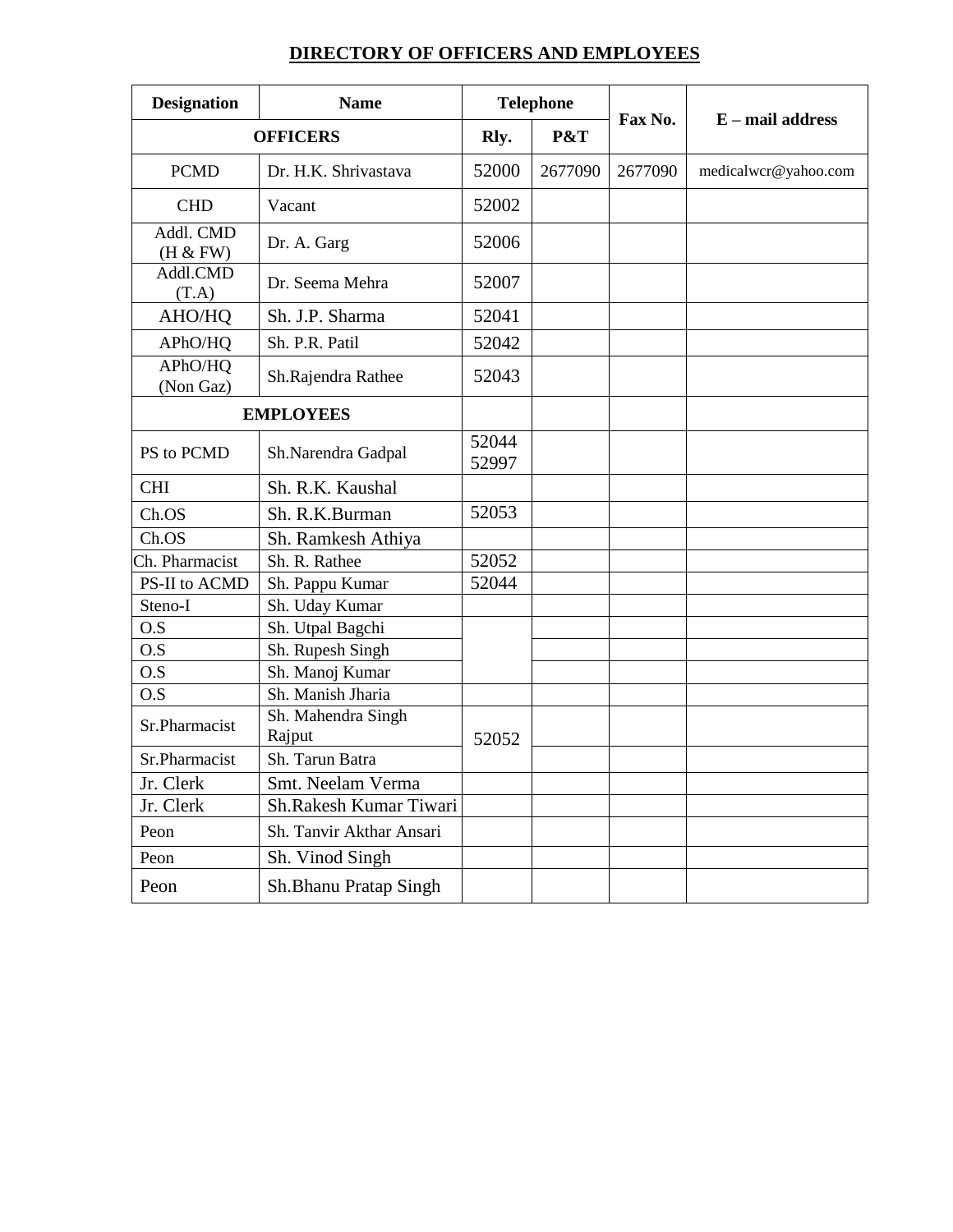## **2. AIMS & OBJECTIVES**

- (i) To provide medical rescue and relief during railway accidents and for untoward incidences (Chapter VII of IRMM with annexure I to XII).
- (ii) To conduct pre employment medical examination and periodical medical examination of serving employees (Chapter V of IRMM).
- (iii) To provide emergency medical treatment to traveling passengers who have fallen sick (Chapter VI para 628 of IRMM).
- (iv) To control man days loss on account of sickness.
- (v) To provide total comprehensive health care to serving Railway employees and retired employees who join RELHS Scheme.
- (vi) Occupational Health (Chapter XV of IRMM).
- (vii) To have regular check on quality of drinking water.
- (viii) To have regular check on quality of food stuff sold in railway stations.
- (ix) Implementation of various statutory conditions like WCA, Factory Act, PFA etc.
- (x) Implementation of various Preventive and Promotive health care delivery schemes as announced by Central Govt.

# **3.MISSION STATEMENT**

 **TOTAL PATIENT SATISFACTION Through HUMANE APPROACH & SHARED COMMITMENT Of EVERY SINGLE DOCTOR & PARMAMEDIC to Provide QUALITY HEALTH CARE Using MODERN & COST EFECTIVE TECHNIQUES & TECHNOLOGIES**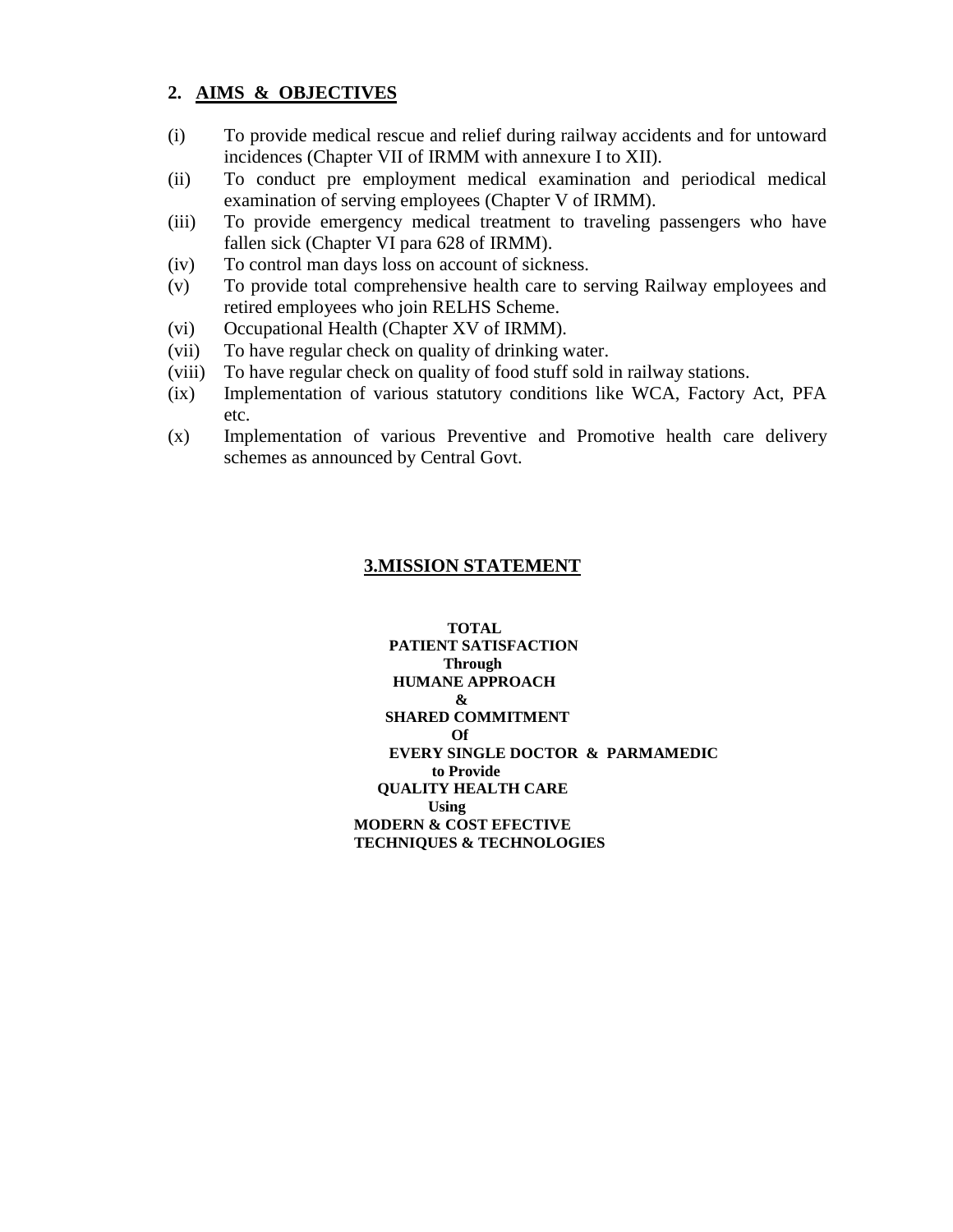# **FACILITIES AND INFRASTRUCTURE**

| Sr. | Div.          | <b>Hospitals</b>           | No.         | <b>No.of Medical</b> | No. of    | No. of    |
|-----|---------------|----------------------------|-------------|----------------------|-----------|-----------|
| No. |               |                            | of          | <b>Officers</b>      | Group 'C' | Group 'D' |
|     |               |                            | <b>Beds</b> |                      | staff     | staff     |
| 1.  |               | Central Hospital, Jabalpur | 155         | 17                   |           |           |
|     |               | <b>Division</b>            |             | 03                   |           |           |
| 2.  | Jabalpur      | Sub. Div. Hospital, NKJ    | 25          | 05                   | 144       | 292       |
|     |               | Health Units- $06 + 1$     |             | 06                   |           |           |
|     |               | Lockup Dispensary          |             |                      |           |           |
|     |               | Divisional Hospital        | 60          | 15                   |           |           |
| 3.  | <b>Bhopal</b> | Sub. Divl Hospital Bina    | 37          | 04                   |           |           |
|     |               | Health Units $-04 + 1$     |             | 04                   | 137       | 278       |
|     |               | Lockup Dispensary          |             |                      |           |           |
|     |               | Sub. Divl. Hospital Itarsi | 25          | 05                   |           |           |
|     |               | Divisonal Hospital         | 104         | 16                   |           |           |
| 4.  | Kota          | GGC Sub. Divl. Hospital    | 50          | 04                   | 138       | 369       |
|     |               | Health Units-07            |             | 07                   |           |           |

There is one Central Hospital and three Divisions in Medical department of WCR. The details are as under:-

The primary health care is provided by Health Units where basic curative (OPD) Services along with promotive and preventive services are rendered. The patients requiring secondary Health Care Services (Specialist opinion and investigations) are referred to Sub – Divisional/Divisional Hospitals/Central Hospital.

# **1. The facilities available at Central Hospital / Divisional Hospitals are:**

1. Indoor Services along with ICU and Casualty.

- 2. Specialists in Medicines, Surgery, Ophthalmology, Anesthesia, Orthopedics, ENT, Obstetrics & Gynecology & Pediatrics.
- 3. Honorary Consultants.
- 4. Diagnostic Services: Pathology and Radiology.
- 5. Promotive services and Preventive services Family Welfare and Health Department.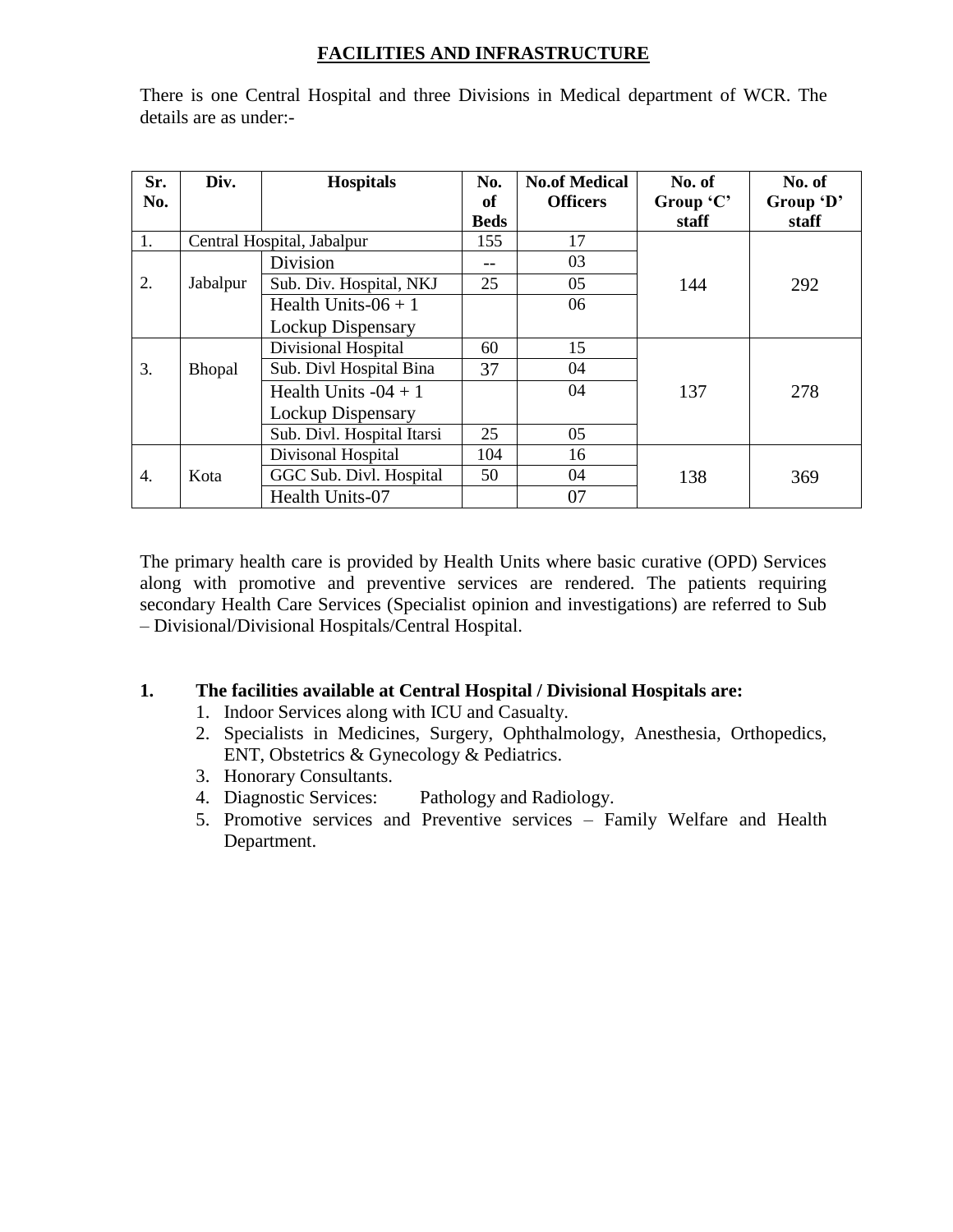# **FINANCIAL ANALYSIS**

# **Head of Allocation**

| $11 - 200$ | - Hospital & Health Units |
|------------|---------------------------|
| $11 - 310$ | - Colony Sanitation       |

# **6.1 Details about expenditure**

# **Expenditure of WCR**

| S.No | Financial<br>Year | <b>Total Expenditure on Medical</b><br>Treatment $(11 – 200)$ in<br>thousand | Total Expenditure on Health and<br>Sanitation Treatment $(11 - 310)$<br>in thousand |
|------|-------------------|------------------------------------------------------------------------------|-------------------------------------------------------------------------------------|
|      | 2018-19           | 1129955                                                                      | 201586                                                                              |
|      | 2019-20           | 1283399                                                                      | 211692                                                                              |
|      | 2020-21           | 1373371                                                                      | 211582                                                                              |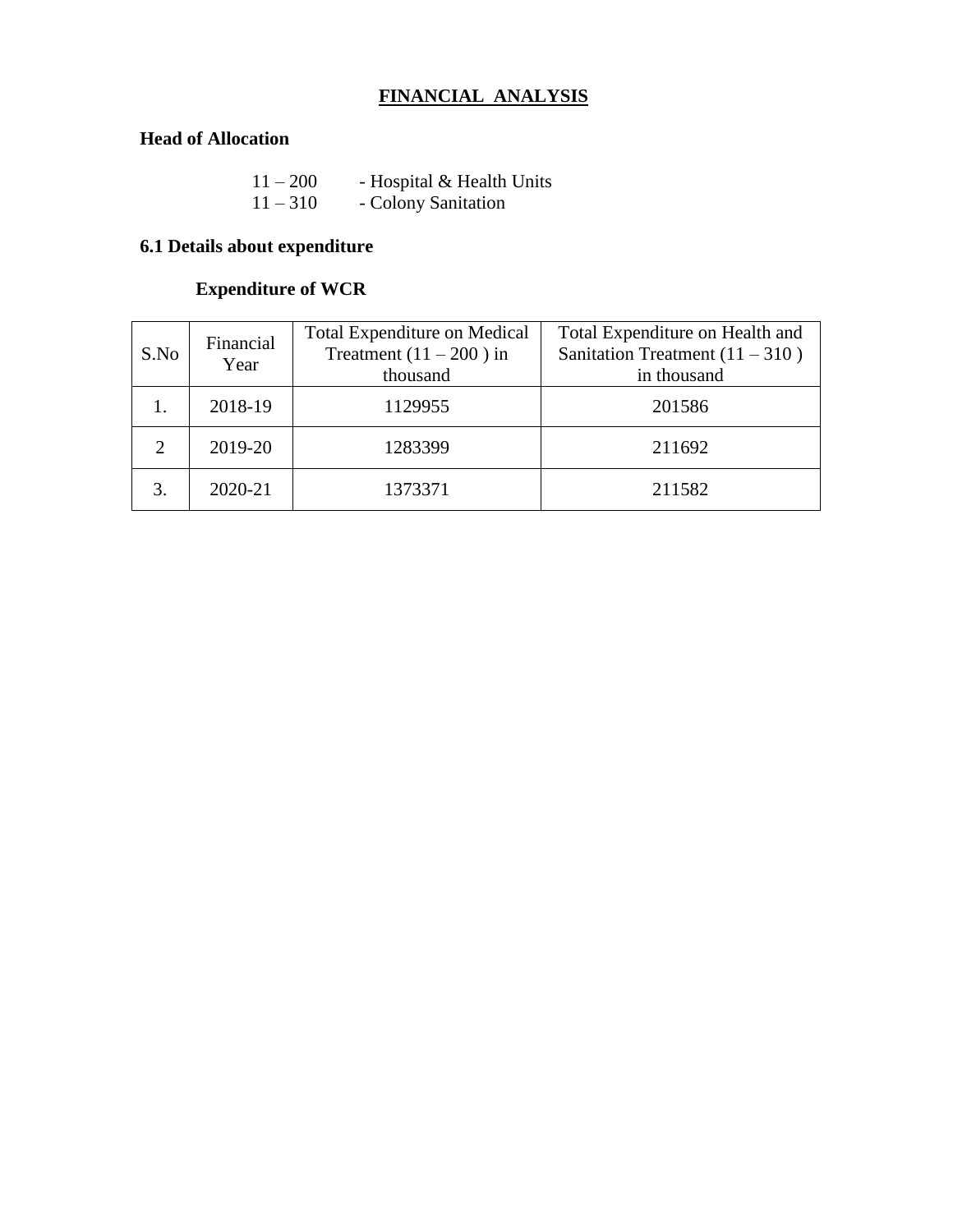# **RULES, REGULATION, INSTRUCTIONS, MANUALS, RECORDS USED**

The following manuals and publications are being used for guidelines regarding working specific to this department:-

- 1. Indian Railway Medical Manual, third edition, 2000 uploaded by Railway Board currently on site 10.1.2.21.
- 2. Indian Railway Pharmacopoeia, eighth edition, 2002 uploaded by Railway Board currently on site 10.1.2.21.
- 3. Model SOP 2018.

# **REMUNERATION OF MEDICAL DEPTT OFFICERS**

| S.No. | Category/Designation  | Pay Lavel | Sanctioned   | <b>MOR</b> |
|-------|-----------------------|-----------|--------------|------------|
|       |                       |           | no. of Posts |            |
|       | PCMD (HAG)            | Lavel-15  |              |            |
| 2.    | CHD (SAG)             | Lavel-14  |              | Vacant     |
| 3.    | JS/SS/JAG/SG/SAG/DACP | Lavel-14  |              |            |
| 4.    | JS/AHO(work charged)  | Lavel-8   |              |            |
| 5.    | JS/APhO               | Lavel-8   |              |            |
| 6.    | Designated officer    | Lavel-8   |              |            |

# **Power, duties of officers and employees, Procedure followed in decision making including channels of supervision, Norms set for discharge of function;**

All the above are as per Indian Railway Medical Manual 2000.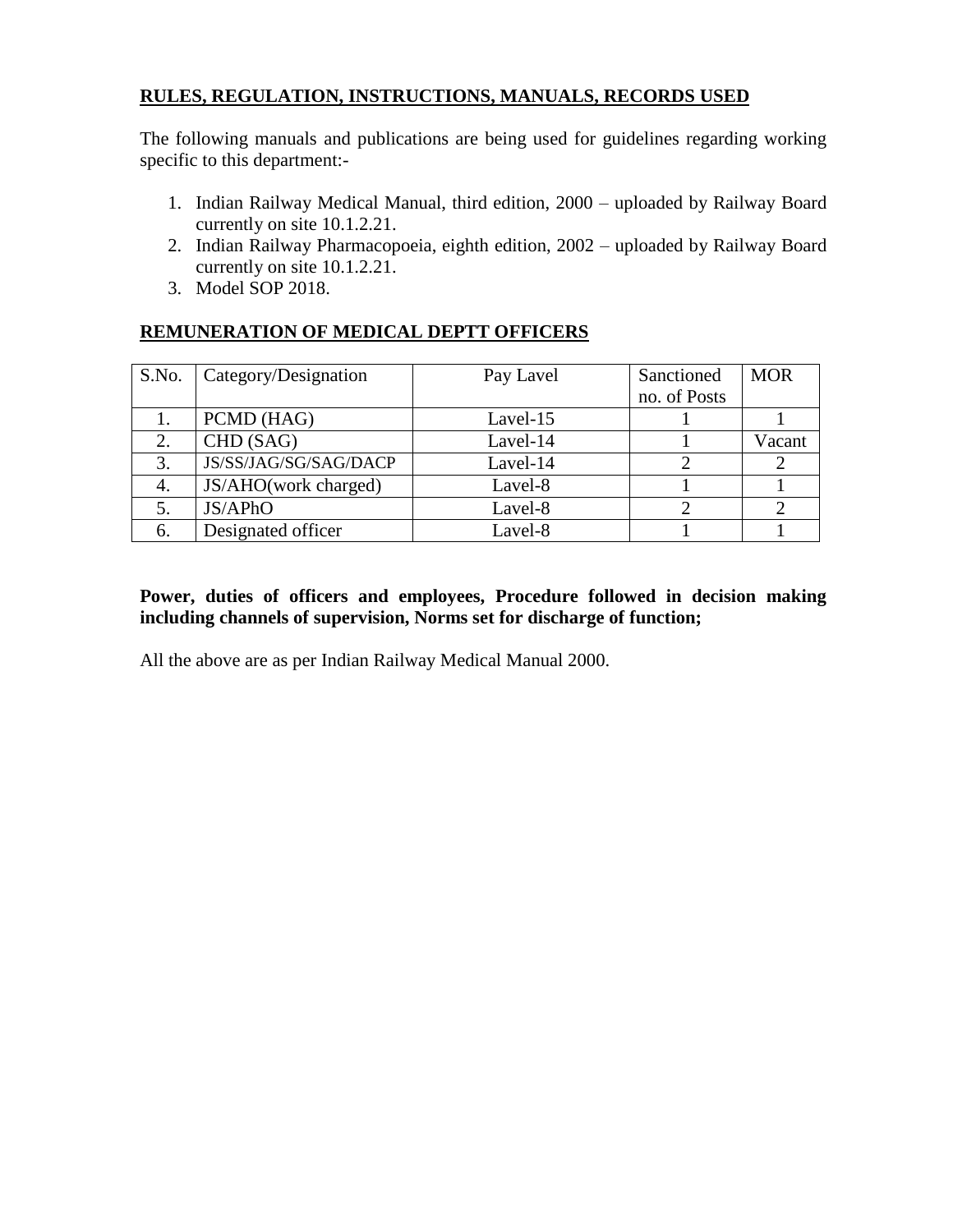## **ACCIDENT RELIEF ARRANGEMENTS :**

ARME Scale – I at

JBP DIVISION: (JABALPUR, NEW KATNI & SATNA) BPL DIVISION: (BHOPAL, ITARSI, BINA, GUNA) KTT DIVISION: (KOTA & GANGPUR CITY)

ARME Scale – II

Under JBP Division at Piparia, Narsinghpur, Damoh, Sagar, Beohari Under BPL Division at Shajapur, Harda Under Kota Division at Shamgarh, Jhalawar Road, Sawaimadhopur,

Bayana.

Augmented First Aid Boxes are available at: Jabalpur, Satna, Katni, Kota, Itarsi and Bhopal.

The railway/non – railway medical facilities available at way – side stations and the role of Medical in Disaster Management have been incorporated in the Disaster Management plan of WCR and the same has been uploaded by Safety Department.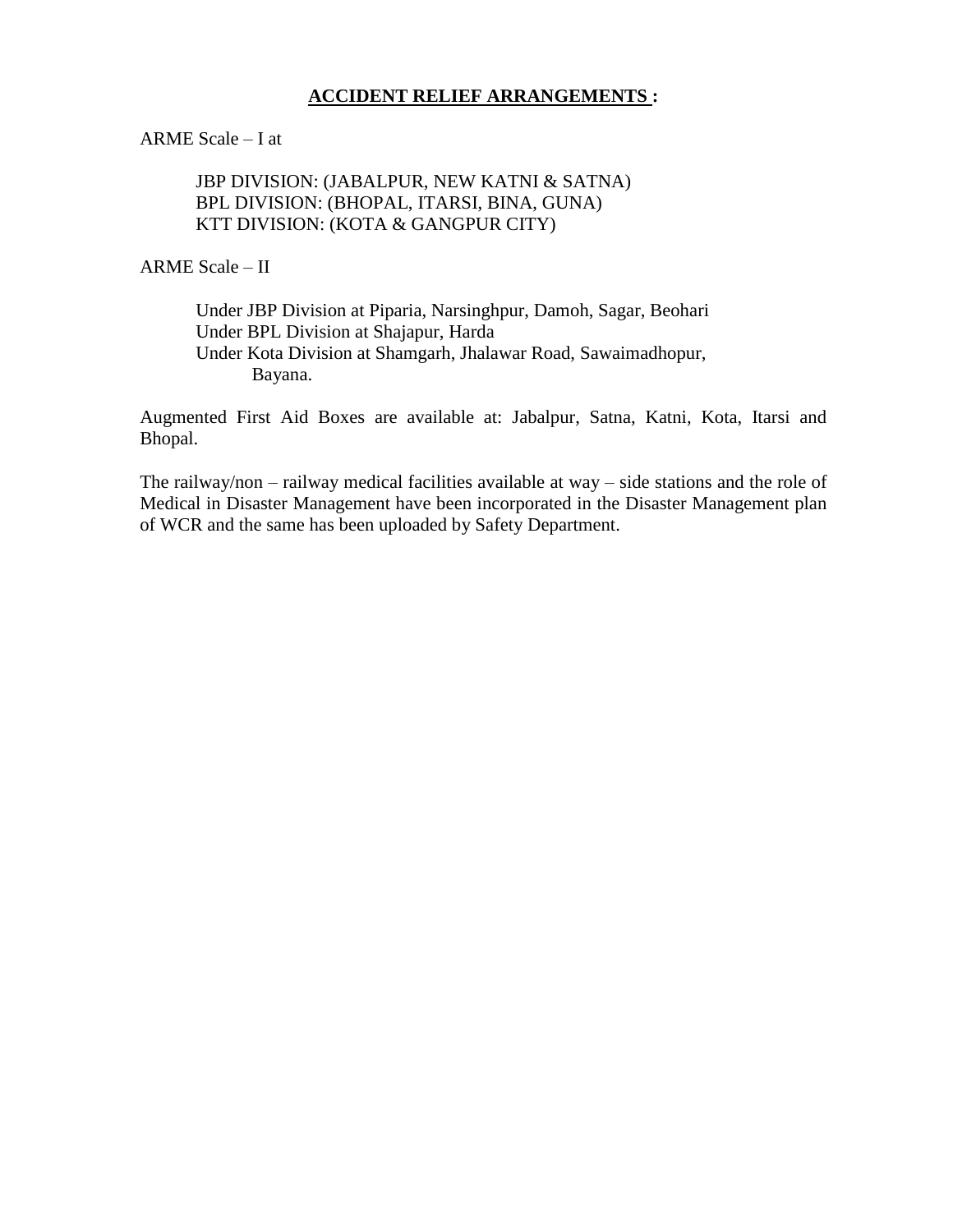#### **CONTENTS OF INDIAN RAILWAY MEDICAL MANUAL 2000**

## **VOLUME – I**

#### **CHAPTER I ORGANISATION AND OBJECTIVES OF THE HEALTH DEPARTMENT**

| Section A        | Introduction |
|------------------|--------------|
| <b>Section B</b> | Organization |
| Section C        | Objectives   |

#### **CHAPTER II MEDICAL PERSONNEL**

\_\_\_\_\_\_\_\_\_\_\_\_\_\_\_\_\_\_\_\_\_\_\_\_\_\_\_\_\_\_\_\_\_\_\_\_\_\_\_\_\_\_\_\_\_\_\_\_\_\_\_\_\_\_\_\_\_\_\_\_\_\_\_\_\_\_\_\_\_\_\_\_\_\_\_\_\_

| Section A         | Code of Conduct for Medical Officers                   |
|-------------------|--------------------------------------------------------|
| Section B         | Duties and Responsibilities                            |
| Section C         | Scope of Private Practice                              |
| Section D         | Court Attendance by Railway Doctors                    |
| Section E         | Training                                               |
| Sub section $(1)$ | Study outside the normal duty hours                    |
| Sub section $(2)$ | Training of Non-Gazetted Medical personnel             |
| Sub section $(3)$ | Refresher course                                       |
| Sub section $(4)$ | Training of Group 'C' $\&$ 'D' staff                   |
| Sub section $(5)$ | Post Graduate specialty training on deputation (duty)  |
|                   | terms                                                  |
| Sub section $(6)$ | Study leave                                            |
| Sub section $(7)$ | Training abroad                                        |
| Sub section $(8)$ | Other General instructions regarding training          |
| <b>Section F</b>  | Honorary consultants                                   |
| Section G         | Part time Dentists on the Railway                      |
| Section H         | Other General instructions regarding Medical personnel |
|                   |                                                        |

#### **CHAPTER III MEDICAL INSTITUTIONS**

| Section A        | General                   |  |
|------------------|---------------------------|--|
| <b>Section B</b> | <b>Returns</b>            |  |
| Section C        | <b>Boards and Notices</b> |  |
| Section D        | Fire Fighting             |  |
| Section E        | Preservation of Records   |  |
|                  |                           |  |

#### **CHAPTER IV MEDICAL STORES AND EQUIPMENT**

\_\_\_\_\_\_\_\_\_\_\_\_\_\_\_\_\_\_\_\_\_\_\_\_\_\_\_\_\_\_\_\_\_\_\_\_\_\_\_\_\_\_\_\_\_\_\_\_\_\_\_\_\_\_\_\_\_\_\_\_\_\_\_\_\_\_\_\_\_\_\_\_\_\_\_\_\_\_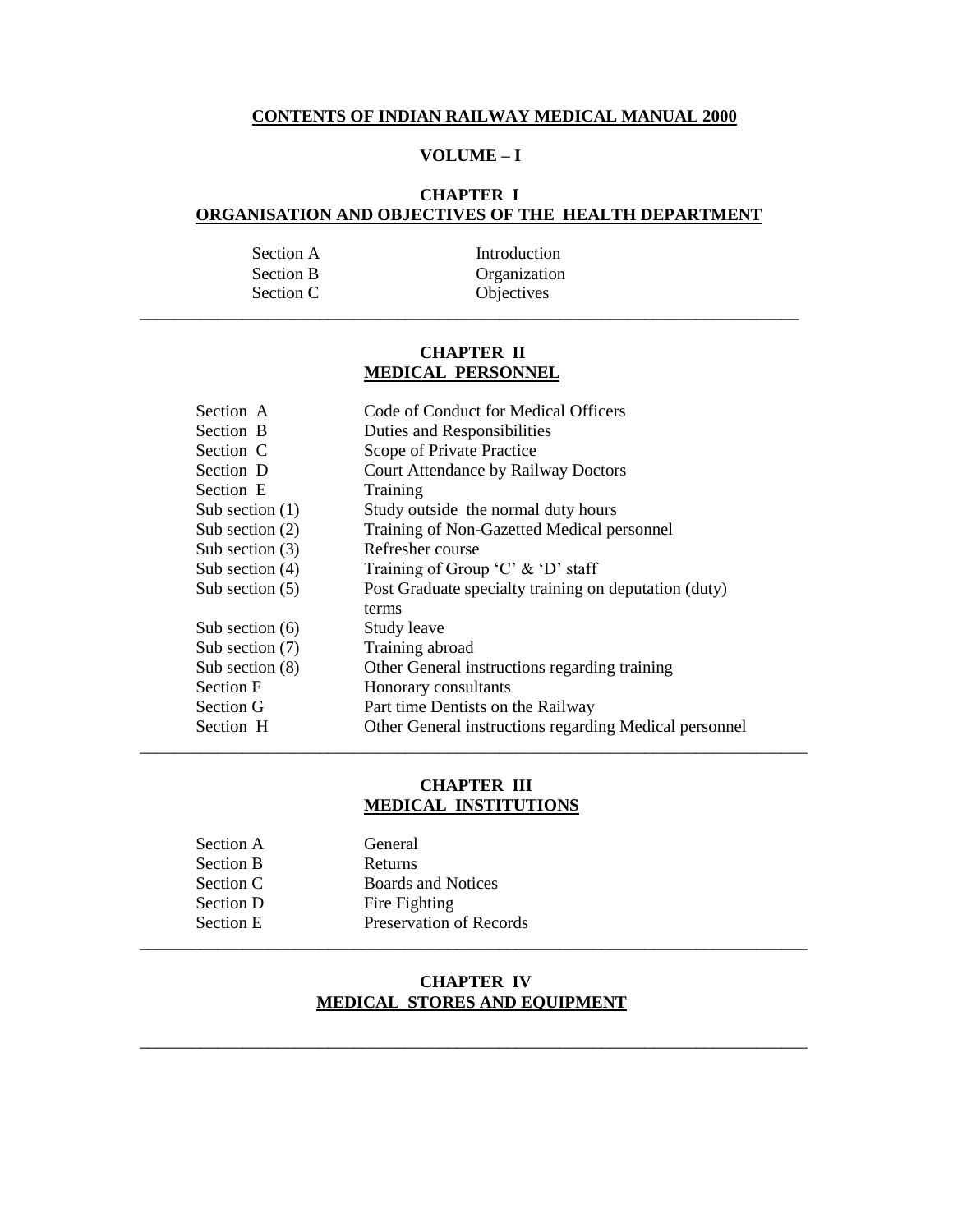## **CHAPTER V MEDICAL EXAMINATION**

| Section A         | Medical examination of Candidates for appointment to the                                                                                                        |
|-------------------|-----------------------------------------------------------------------------------------------------------------------------------------------------------------|
| Section B         | Gazetted Railway service<br>Medical examination of Candidates for appointment to the Non –<br>Gazetted Railway service and of serving Non-Gazetted<br>employees |
| Section C         | Medical examination of Railway employees on promotion from<br>Non-Gazetted to Gazetted posts                                                                    |
| Section D         | Medical Certificate                                                                                                                                             |
| Sub section $(1)$ | Non-Gazetted employees                                                                                                                                          |
| Sub section $(2)$ | Gazetted employees                                                                                                                                              |
| Sub section $(3)$ | General                                                                                                                                                         |
| Section E         | <b>Medical Boards</b>                                                                                                                                           |
| Section F         | Medical Recommendation                                                                                                                                          |
| Section G         | Medical Examination and Certification for Drunkenness                                                                                                           |
| Section H         | Medical Examination and Certification for Mental Instability Section I                                                                                          |
|                   | Medical Examination and Certification of Assault Cases and other                                                                                                |
|                   | Medico – Legal cases                                                                                                                                            |
| Section J         | <b>Post Mortem Examination</b>                                                                                                                                  |

## **CHAPTER VI MEDICAL ATTENDANCE AND TREATMENT**

| Section A          | Definitions                                                         |
|--------------------|---------------------------------------------------------------------|
| Section B          | Extent of application :                                             |
| Sub section $(1)$  | Railway Employees                                                   |
| Sub section $(2)$  | Railway employees on leave / leave preparatory to Retirement / Post |
|                    | retirement leave                                                    |
| Sub section $(3)$  | Re-employed Railway Employees                                       |
| Sub section $(4)$  | Officers and Staff of the Commissioner of Railway Safety            |
| Sub section $(5)$  | <b>Audit Staff</b>                                                  |
| Sub section $(6)$  | Railway Employees on Deputation to RITES / IRCON                    |
| Sub section (7)    | Railway Employees on Deputation with Trade unions, etc.             |
| Sub section $(8)$  | Trade Union officials who are Ex-Railway Employees                  |
| Sub section $(9)$  | Quasi Railway Organizations                                         |
| Sub section $(10)$ | Apprentices                                                         |
| Sub section $(11)$ | <b>Retired Railway Employees</b>                                    |
| Sub section $(12)$ | Railway Employees controlled / commissioned in the Territorial Army |
| Sub section (13)   | Government Railway Police Personnel                                 |
| Sub section $(14)$ | <b>Private Servants</b>                                             |
| Sub section $(15)$ | <b>Casual Labour</b>                                                |
| Sub section $(16)$ | Contractors, their Staff and Labourers                              |
| Sub section (17)   | <b>Licensed Porters</b>                                             |
| Sub section (18)   | Licensed Shoe Shine Boys                                            |
| Sub section (19)   | <b>Commissioned Vendors</b>                                         |
| Sub section (20)   | Pool Officers                                                       |
| Sub section $(21)$ | Outsiders                                                           |
| Sub section (22)   | Employees of other Govt. Departments                                |
| Sub section (23)   | Central Government Employees governed by the C.S.(M.A) Rules 944    |
| Sub section (24)   | Railway Employees on Deputation in India / Abroad                   |
| Sub section $(25)$ | General                                                             |
| Section C          | Scope of Medical Attendance and Treatment                           |
| Sub section $(1)$  | General                                                             |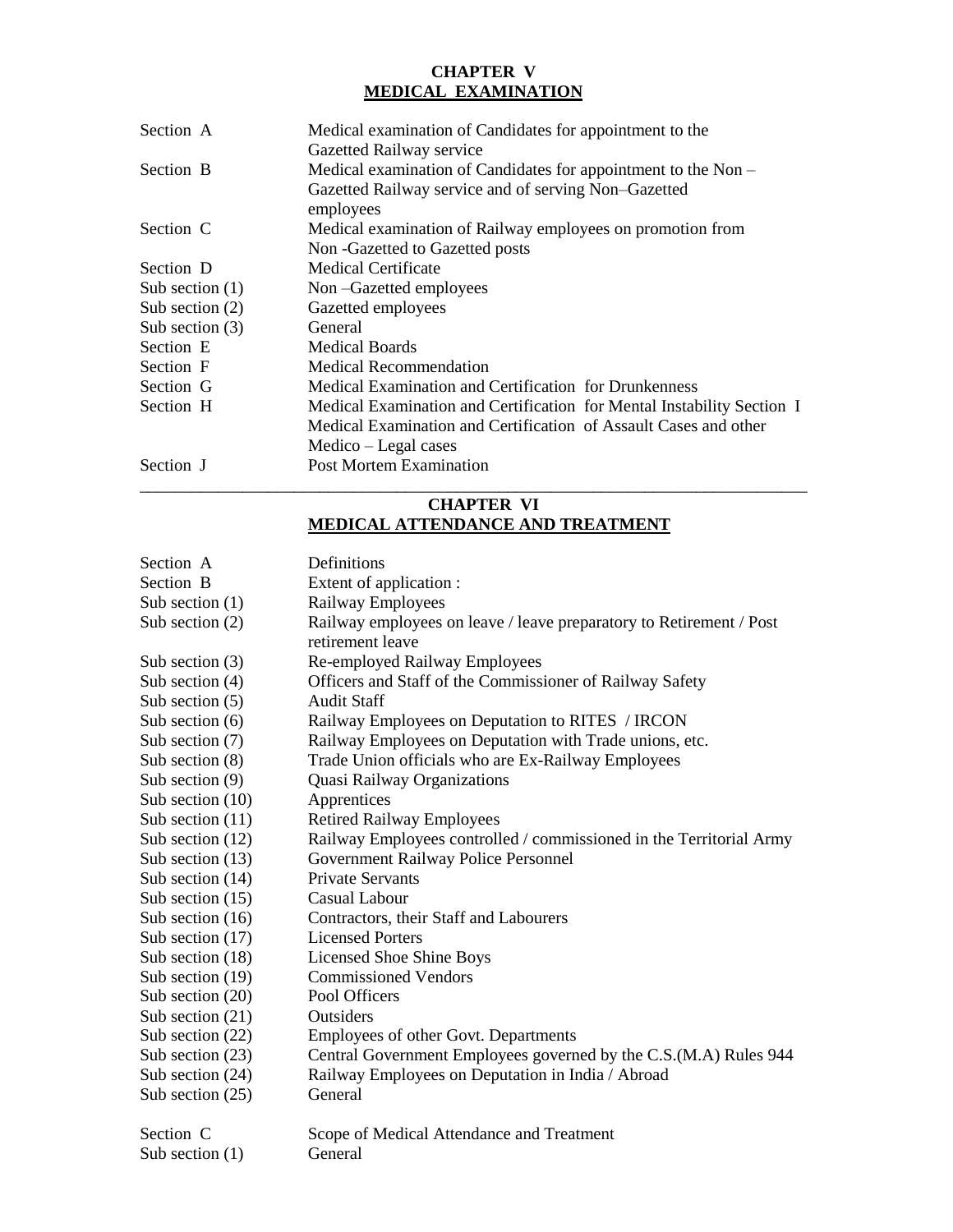| Sub section $(2)$ | <b>Instructions regarding Diet</b>    |
|-------------------|---------------------------------------|
| Sub section $(3)$ | <b>Instructions regarding Nursing</b> |
| Sub section $(4)$ | Reimbursement                         |
|                   |                                       |

Section D Other General Instructions regarding Medical Attendance / Treatment

## **Volume - II**

\_\_\_\_\_\_\_\_\_\_\_\_\_\_\_\_\_\_\_\_\_\_\_\_\_\_\_\_\_\_\_\_\_\_\_\_\_\_\_\_\_\_\_\_\_\_\_\_\_\_\_\_\_\_\_\_\_\_\_\_\_\_\_\_\_\_\_\_\_\_\_\_\_\_\_\_\_\_\_

## **CHAPTER VII MEDICAL AID AT THE TIME OF RAILWAY ACCIDENTS**

\_\_\_\_\_\_\_\_\_\_\_\_\_\_\_\_\_\_\_\_\_\_\_\_\_\_\_\_\_\_\_\_\_\_\_\_\_\_\_\_\_\_\_\_\_\_\_\_\_\_\_\_\_\_\_\_\_\_\_\_\_\_\_\_\_\_\_\_\_\_\_\_\_\_\_\_\_\_

#### **CHAPTER VIII SPECIAL PROVISIONS RELATING TO VARIOUS DISEASES**

| Section A | <b>Tuberculosis</b>                                              |
|-----------|------------------------------------------------------------------|
| Section B | Cancer                                                           |
| Section C | Poliomyelitis, Cerebral Paralysis                                |
| Section D | Mental Health                                                    |
| Section E | <b>Diabetes</b>                                                  |
| Section F | Leprosy                                                          |
| Section G | Other General Instructions relating to the diseases deal with in |
|           | Section A to F                                                   |

#### **CHAPTER IX PUBLIC HEALTH SERVICES**

| Section A | Sanitation                                                 |
|-----------|------------------------------------------------------------|
| Section B | Provision of Safe Water Supply                             |
| Section C | Medical arrangements at major Fairs (Mela) and festivals   |
| Section D | Quarantine                                                 |
| Section E | School Health                                              |
| Section F | General Physical Check – up of certain categories of Staff |
| Section G | <b>Neonatal Health Programme</b>                           |
| Section H | Health education                                           |

#### **CHAPTER X PREVENTION OF FOOD ADULTERATION**

\_\_\_\_\_\_\_\_\_\_\_\_\_\_\_\_\_\_\_\_\_\_\_\_\_\_\_\_\_\_\_\_\_\_\_\_\_\_\_\_\_\_\_\_\_\_\_\_\_\_\_\_\_\_\_\_\_\_\_\_\_\_\_\_\_\_\_\_\_\_\_\_\_\_\_\_\_\_\_

| Section A | The Prevention of Food Adulteration Act, 1954 and the Prevention |
|-----------|------------------------------------------------------------------|
|           | Food Adulteration Rules, 1955                                    |
| Section B | Instructions regarding Prevention of Food Adulteration           |

#### **CHAPTER XI ST. JOHN'S AMBULANCE** \_\_\_\_\_\_\_\_\_\_\_\_\_\_\_\_\_\_\_\_\_\_\_\_\_\_\_\_\_\_\_\_\_\_\_\_\_\_\_\_\_\_\_\_\_\_\_\_\_\_\_\_\_\_\_\_\_\_\_\_\_\_\_\_\_\_\_\_\_\_\_\_\_\_\_\_\_\_

#### **CHAPTER XII BUDGETING AND CONTROLL OF EXPENDITURE**

#### **CHAPTER XIII**

\_\_\_\_\_\_\_\_\_\_\_\_\_\_\_\_\_\_\_\_\_\_\_\_\_\_\_\_\_\_\_\_\_\_\_\_\_\_\_\_\_\_\_\_\_\_\_\_\_\_\_\_\_\_\_\_\_\_\_\_\_\_\_\_\_\_\_\_\_\_\_\_\_\_\_\_\_\_